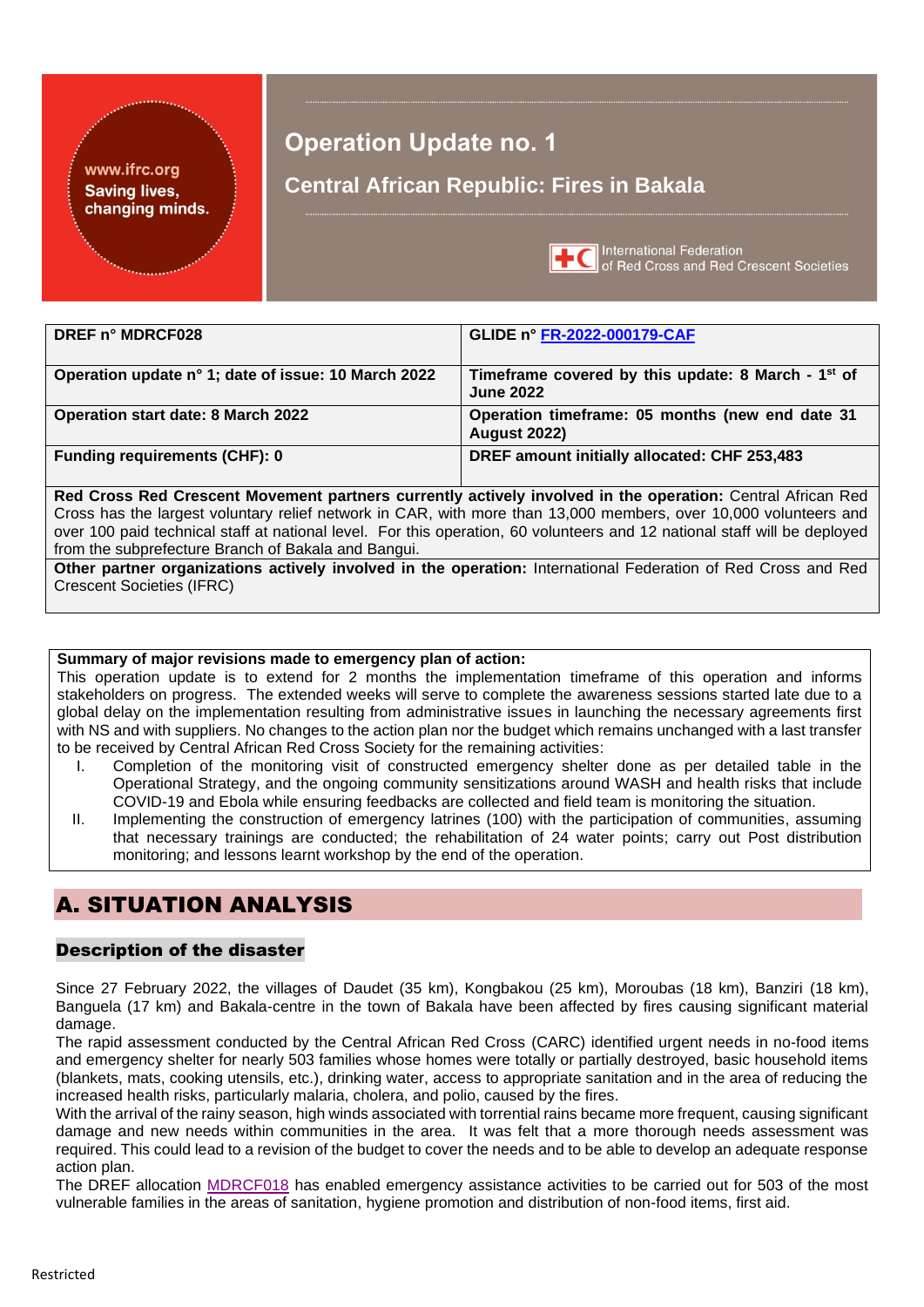### **Summary of previous and current CRC interventions**

### **Overview of the Host National Society's action**

In response to this disaster, CAR Red Cross (CARC) requested a DREF funding support from IFRC which was granted to start this operation. Thanks to the NS' previous experiences, CARC was successful again in implementing and monitoring additional humanitarian actions in support for this affected populations.

After preparatory meetings with the CARC and the Ministry of Humanitarian Action, a security assessment mission and a study of local markets were carried out in order to assess the level of security, accessibility, to determine the possibility of making purchases locally and the actual number of people to be cared for. At the end of this joint evaluation mission carried out by the CRCA National DM, the security assistant and the IFRC emergency logistician, it was found that the level of security was appreciable, the items needed for the operation were available on local markets and out of the 2,575 people counted, the DREF planned to take care of 503 families, i.e. 2,515 people focused on the case of houses that were totally and partially destroyed and families that had lost all their material and economic assets.

Central African Red Cross implemented the following activities:

- The local committee of the CARC mobilised 45 volunteers to provide assistance to vulnerable people. In addition to providing first aid, the 45 volunteers went to the affected neighbourhoods and conducted an assessment of the situation. They helped the vulnerable people to resettle in host families and other temporary shelters. They were able to identify 503 families or 2,515 people in Bakala. These volunteers provided psychological support to the families in the impasse
- CARC volunteers identified houses that had been totally or partially destroyed and helped the affected population to recover some of their material goods that were trapped in the shelters
- A team from the Disaster Management Department of the Central African Red Cross after the launch of the DREF with the support of the NDRT went to the field to train the volunteers involved in the operation. The team was able to reassess the situation and identify vulnerable people in need of immediate assistance through this DREF. The team also identified the volunteers who would need to undergo capacity building training prior to the implementation of the operation
- To this end, 45 volunteers participated in the various trainings that took place in Bakala from 18 to 22 April 2022. These trainings aimed at building the capacity of volunteers on distribution techniques, latrine disinfection techniques, hygiene promotion, shelter construction techniques and awareness raising methods on health promotion and SGBV. A joint mission of CRCA and IFRC logisticians travelled to Bambari to make all purchases locally. All these items are currently stored in Bakala, awaiting distribution from 21 to 24 April 2022.
- Three (3) working sessions with local authorities were held to select the distribution site and discuss practical arrangements prior to distribution.
- Trained volunteers were deployed to the most affected villages to locate the 24 water wells to be rehabilitated and the 100 latrines to be built
- 503 households or 2,515 people benefited from NFI assistance consisting of 1509 tarpaulins, 1509 mosquito nets, 1509 blankets, 1509 mats, 503 torches, 503 kitchen kits, 1509 jerry cans, 1509 buckets, 503 toilet kits, 503 tool kits, 2012 rafters and 1509 slats
- Construction/rehabilitation of 503 emergency shelters, including 274 in Daudet village, 117 in Lougba, 132 in Kougbakou, 25 in Assa, 4 in Moroubas village, 4 in Gbanguela, 01 in Gbanziri and 6 in Bakala-centre.
- The 45 volunteers are currently deployed in 3 villages for the awareness campaign on hygiene promotion, VSBG and Covid-19
- Weekly update meetings with the IFRC cluster team in Bangui and the DREF focal point in Yaoundé are held regularly.

### **Overview of the Red Cross and Red Crescent Movement's action in the country**

After the validation of the DREF by the International Federation of Red Cross and Red Crescent Societies, the action plan was shared with the movement's partners present in Bangui, notably the French Red Cross, the Dutch Red Cross, and the ICRC. All activities are carried out by the CRCA under the coordination of head of CARC DM department with the support of the IFRC cluster office for CAR and Chad. Updates of the operation are made during weekly working sessions with the IFRC and monthly meetings that bring together all the movement's partners.

#### **Overview of other actors' actions in the country**

The local authorities (chiefs of the affected neighborhoods, the Sub-Prefect, and the Mayor of Bakala) supported the affected families in settling into host families. They facilitated the preparation of DREF activities, including updating beneficiary lists, training volunteers, and distributing and building emergency shelters.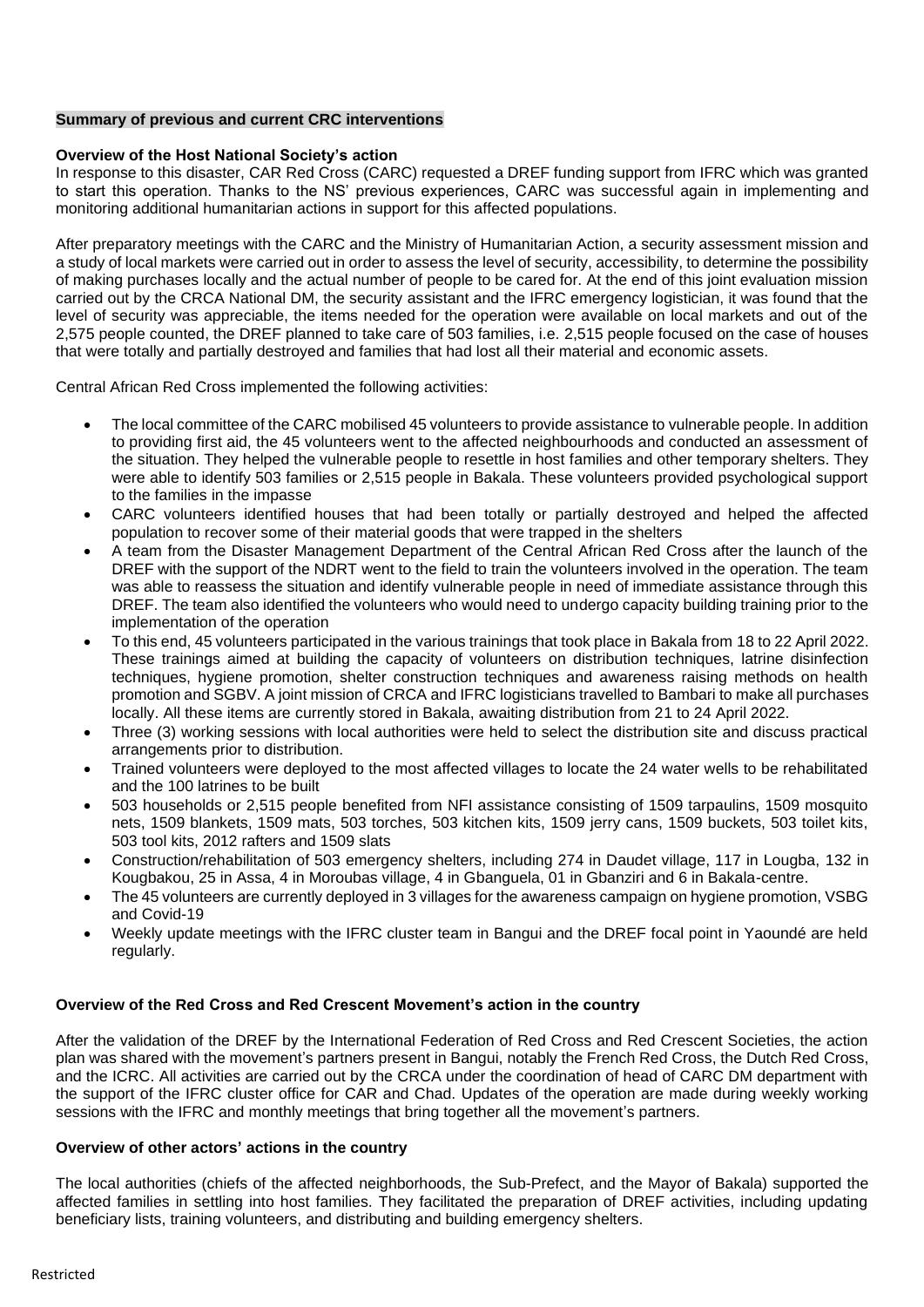No other actors were active in the response area during this disaster.

### **Coordination**

From the beginning of the crisis, the CARC with the support of the IFRC set up a coordination mechanism with weekly online and face-to-face meetings (as needed). It is thanks to this coordination that the first responses to the emergency were made through

- Planning targeted sectoral actions
- Identification of the approach to be used for the purchase of items on local markets, construction of emergency shelters, construction of family latrines, communication, and awareness-raising
- Beneficiary registration procedures.

A joint mission of the Central African Red Cross and the IFRC visited the intervention zone from 16 to 23 March 2022. The mission, composed of the national DM, the IFRC logistics assistant and the security officer, met with local authorities, identified available volunteers in the field, met with beneficiaries and identified shopkeepers who could provide the necessary materials for distribution.

### Needs analysis and scenario planning

### **Needs analysis**

As an auxiliary to the public authorities and a member of the national crisis management committee, the Central African Red Cross is an integral part of the government's disaster response mechanism. As such, as soon as the disaster occurred in Bakala and its surroundings, it organized a rapid assessment of the situation and immediately shared the data with the national headquarters. The head office approached the IFRC and with its support made a request for a DREF which fortunately met with a positive response. Thus, a joint counter-assessment mission was organized in the field from 16 to 23 March 2022.

Based on the information collected by the NS and the assessment reports, this update confirmed the needs in the sectors highlighted in the [EPoA](https://adore.ifrc.org/Download.aspx?FileId=502838) that were provided by multiple secondary data from other partners. In addition to this, below is the summary of needs updated by the CARC.

The data included in the table above shows that 2,515 people (503 households) have been affected and are fully registered and located in the 6 localities.

CARC's initial plan in the original EPoA was to assist 2,515 people (503 households) has not changed. No changes to these numbers were noted.

There are multiple needs and displaced families want to return home. Hence the need for rapid assistance in the construction of emergency shelters.

In terms of food security, these unexpected and destructive fires have resulted in huge losses of essential equipment and materials, food, livestock, and shelter. Livelihoods related to fishing, agriculture, market gardening and livestock in all affected villages are

| <b>Localities</b><br>(villages)                            | <b>Affected</b><br>households | <b>Completely</b><br>destroyed<br>houses | <b>Partially</b><br>destroyed<br>houses | <b>Destroyed</b><br><b>latrines</b> |
|------------------------------------------------------------|-------------------------------|------------------------------------------|-----------------------------------------|-------------------------------------|
| Chantier<br>Daudet<br>Km<br>(35)<br>from<br>Bakala centre) | 247                           | 230                                      | 5                                       | 30                                  |
| Village<br>Banguela<br><b>PK17</b>                         | 15                            | 20                                       | $\overline{2}$                          | 15                                  |
| Chantier<br>Kougkakou<br>(25Km)                            | 132                           | 127                                      | 4                                       | 28                                  |
| Mourouba<br>Village<br><b>PK18</b>                         | 29                            | 50                                       | 7                                       | 20                                  |
| <b>Bakala Centre</b>                                       | 68                            | 73                                       | 5                                       | 16                                  |
| Banziri<br>Village<br><b>PK30</b>                          | 12                            | 12                                       | 5                                       | 14                                  |
| Assa                                                       | 25                            |                                          |                                         |                                     |
| <b>Total</b>                                               | 503                           | 512                                      | 28                                      | 123                                 |

affected with material losses including burnt carts, ploughs, hoes, sprayers, motor pumps, huts, livestock, and shops. In terms of physical and economic access to food, the trend in prices of basic foodstuffs is therefore upwards, and its accessibility at all times at affordable prices would be difficult for vulnerable people, especially pregnant and breastfeeding women, and children under 5 years of age, to meet their dietary needs given their dependence. Affected people can no longer cultivate because of lack of seeds, cannot fish, and do not have the financial means to develop other income-generating activities. They share their food with their neighbors. This community solidarity has always existed in the area. Currently, the community is living without reserves and without means of subsistence. Thus, if provisions are not made in time, the situation may be catastrophic in the near future.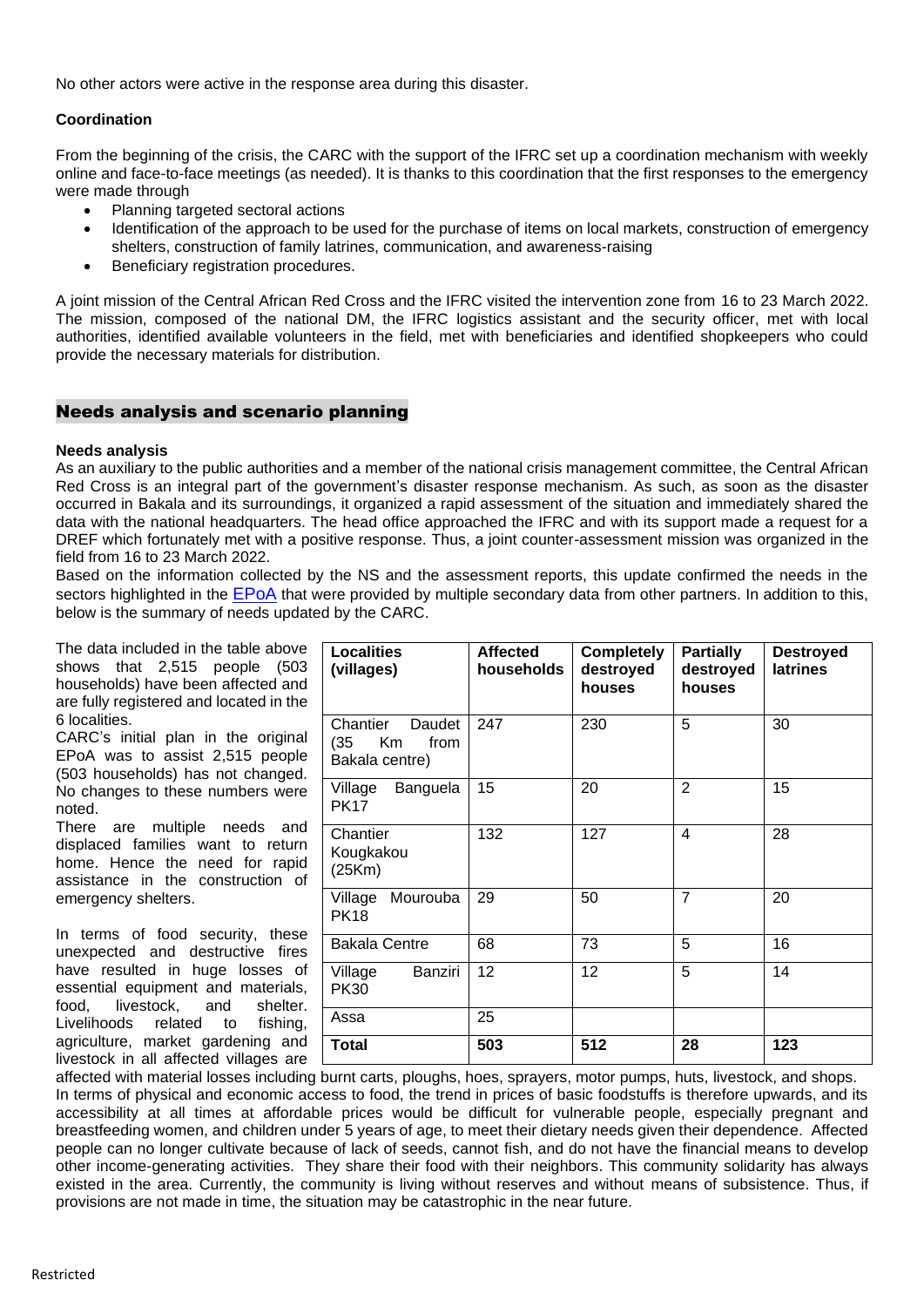Concerning wash, in the area affected by the fires, the already worrying situation in terms of access to basic sanitation has worsened with the destruction by fire of a large number of latrines. The reconstruction of these latrines by CARC as foreseen in the DREF will bring relief to the population.

However, it should be noted that the planned number (100 in total) is quite small and may not be sufficient if the beneficiaries do not continue to build their own family latrines. Hence the need for a major hygiene promotion campaign.

With regard to access to drinking water, most households obtain their water from various sources, including boreholes and wells, which are often undeveloped. Households encounter some difficulties in transporting and storing water due to the loss of containers during the disaster. Many of these existing water sources do not meet the standards of the sphere.

In terms of hygiene and sanitation, the situation is also precarious and there is a high rate of open defecation. There was a lack of hand washing kits, poor maintenance of latrines and toilets. The priority needs are therefore in terms of hygiene promotion (hand washing, etc.) and sanitation (waste management, etc.). The distribution of hygiene kits (buckets of soap, cans of Sakhane, water treatment products, etc.) is essential.

### **Operation risk Assessment**

The major risk for this operation is the occurrence of torrential rains causing further material and human damage. The frequency of rainfall is increasing and the water level in the area of the operation is also increasing (1 meter on 26/04 and 1.200 meter of water on 27 April 2022). At this level, an AVENANT to the DREF to meet the additional needs.

The risk of non-involvement of local authorities in the activities is reduced thanks to permanent contact between the National DM of the Central African Red Cross and the local authorities, which avoids suspicion and misinformation.

Concerning the risk of insecurity, for the moment the situation is stable in the Bakala area. Regular briefings by the operation's team and the local authorities allow the local committee to take the necessary measures in case of deterioration.

The situation of the COVID-19 pandemic in Bakala and its surroundings is the same as at national level. Denial of the disease by the communities and refusal of vaccination persist. But the integration of the promotion of preventive measures during awareness campaigns is helping to reduce this.

## B. OPERATIONAL STRATEGY

### Proposed strategy

The objective of this DREF is to contribute to the improvement of the quality of life of 503 families or 2,515 people affected by fires in the villages of Bakala through the distribution of non-food items, the reduction of morbidity and mortality caused by malaria, and the prevention of the risks of water-related diseases.

This emergency plan of action will be implemented on the asylum-seeker reception sites, which hosted the initial assessment mission by CRC assessment teams. To begin with, the operation was planned to take place over a period of four (04) months and is now extended to 6 months and aim to assist all 2515 people identified by this DREF.

To do this, the activities detailed on the EPoA per sectors has been maintain 2,515 people (503 households) except for the targeting location for each. All in host families. For the moment, the proposed operation targets the 6 reached localities in the Bakala sub-prefecture. Depending on the evolution of the situation and taking into account accessibility in the region, the operation could be extended to other localities, or even to neighboring prefectures. A thorough assessment of the situation will be conducted for this purpose. The host population benefits from DREF's activities for hygiene and sanitation awareness sessions and latrines erected.

See details of the proposed strategy in the [EPoA](https://adore.ifrc.org/Download.aspx?FileId=502838) and below is the table of achievement and evolution of the remaining activities as per 14 June 2022:

| <b>Activities</b>                                                                   | <b>Achievements/status</b>            |  |
|-------------------------------------------------------------------------------------|---------------------------------------|--|
| Assessment of shelter needs, capacities, and gaps                                   | and<br>Completed, report issued       |  |
|                                                                                     | Continues monitoring of the situation |  |
| Identification of caseloads and verification of people assisted in different target | Completed, lists of beneficiaries     |  |
| groups                                                                              | updated                               |  |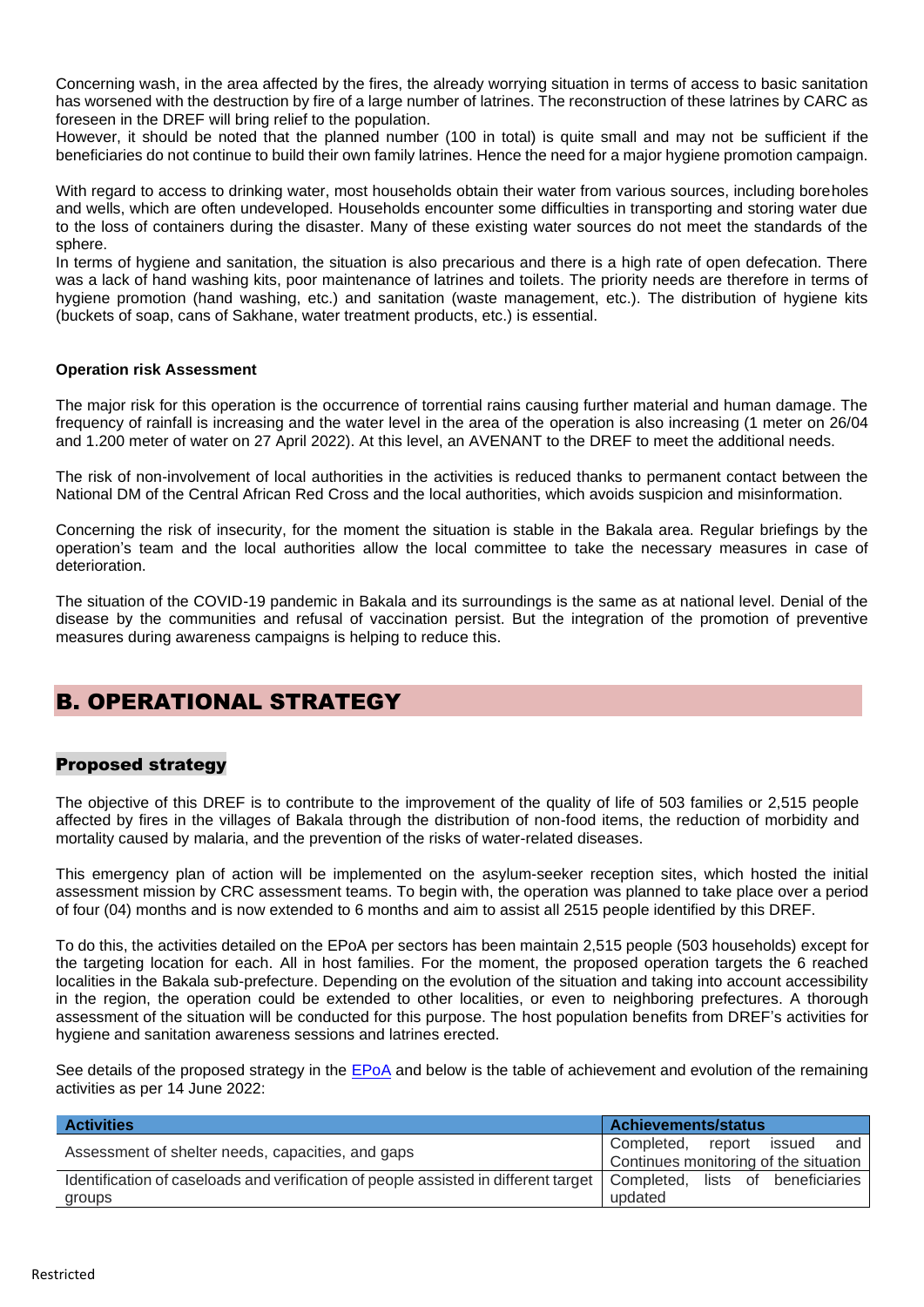| Conducting procurement procedure for NFIs                                                                                                             | Completed,<br>Items are already<br>purchased<br>distributed<br>and<br>to<br>beneficiaries |
|-------------------------------------------------------------------------------------------------------------------------------------------------------|-------------------------------------------------------------------------------------------|
| Distribution of the blankets, mattresses, bedding, and kitchen sets to the<br>affected population                                                     | Completed, all items were distributed                                                     |
| Purchase tool kits, wood and tarpaulins and transport them to Bakala                                                                                  | Completed                                                                                 |
| Training of 45 volunteers in shelter construction techniques                                                                                          | Completed                                                                                 |
| Conducting a market survey to better assess prices and availability of<br>commodities and other items                                                 | Completed, report issued                                                                  |
| Undertake detailed assessments to identify health needs                                                                                               | Completed, included in the report                                                         |
| Purchase and distribution of first aid kits to RCC branches responding to the<br>emergency                                                            | Completed and distributed                                                                 |
| Training/retraining in CBS and equipment (CBS kits) for CARC volunteers<br>mobilized for the DREF                                                     | Completed, report issued                                                                  |
| Purchase and distribution of mosquito nets to 503 affected households                                                                                 | Completed and distributed                                                                 |
| Conduct training for RC volunteers on carrying out water, sanitation, and                                                                             |                                                                                           |
| hygiene assessments                                                                                                                                   | Completed                                                                                 |
| Conduct initial assessment of the water, sanitation, and hygiene situation in                                                                         |                                                                                           |
| targeted communities                                                                                                                                  | Completed                                                                                 |
| Design/Print IEC materials                                                                                                                            | Completed                                                                                 |
| Conduct an assessment of specific needs of the affected population based on                                                                           |                                                                                           |
| criteria selected from the minimum standards for PGI in emergencies.                                                                                  | Completed                                                                                 |
| Ensure that volunteers are insured                                                                                                                    | Completed                                                                                 |
| Provide psychosocial support to volunteers                                                                                                            | Permanent                                                                                 |
| Build emergency shelter for 503 households which houses were completely<br>or partially destroyed.                                                    | Volunteers trained and equipped<br>Construction completed in May                          |
| Monitoring of the use of distributed shelter and household items                                                                                      | Ongoing                                                                                   |
| Presentation of the hanging technique and hanging of the nets in the 503                                                                              |                                                                                           |
| families                                                                                                                                              | Completed                                                                                 |
| Sensitization of the population on health and hygiene with a particular focus                                                                         |                                                                                           |
| on COVID-19                                                                                                                                           | Ongoing                                                                                   |
| Orientation of volunteers on first aid                                                                                                                | Ongoing                                                                                   |
| CEA activities to promote community-based disease control and health<br>promotion                                                                     |                                                                                           |
| Continuously monitor the water, sanitation, and hygiene situation in targeted<br>communities                                                          |                                                                                           |
| Provide safe water to 3000 people in targeted communities with rehabilitation                                                                         |                                                                                           |
| of water point, water storage content and aquatab distribution                                                                                        | Distribution of aquatab completed                                                         |
| Feedback mechanism                                                                                                                                    |                                                                                           |
| Conflict management mechanism                                                                                                                         |                                                                                           |
| Not yet started                                                                                                                                       |                                                                                           |
| Support construction of 100 family latrines for most vulnerable people.                                                                               | Not yet                                                                                   |
| Ensure rehabilitation of 24 water point (wells)                                                                                                       | Not Yet                                                                                   |
| Sensitization on the use and maintenance of latrines                                                                                                  | Not yet                                                                                   |
| Mobilize targeted communities to carry out environmental sanitation activities.<br>Construct or encourage construction and maintenance of handwashing | Not yet                                                                                   |
| facilities in targeted communities.                                                                                                                   | Not yet                                                                                   |
| Hold basic 1/2 day training with IFRC and NS staff and volunteers on the                                                                              |                                                                                           |
| Minimum Standards (or integrate a session on Minimum Standards in                                                                                     |                                                                                           |
| standard/sectorial trainings).                                                                                                                        | Not yet                                                                                   |
| Establish a system to ensure IFRC and NS staff and volunteers have signed                                                                             |                                                                                           |
| the Code of Conduct and have received a briefing in this regard<br>Conduct evaluation activities with a Post Distribution Monitoring and Lesson       | Not yet                                                                                   |
| learn Workshop                                                                                                                                        | Not yet                                                                                   |

### **Operational support services**

**Human resources**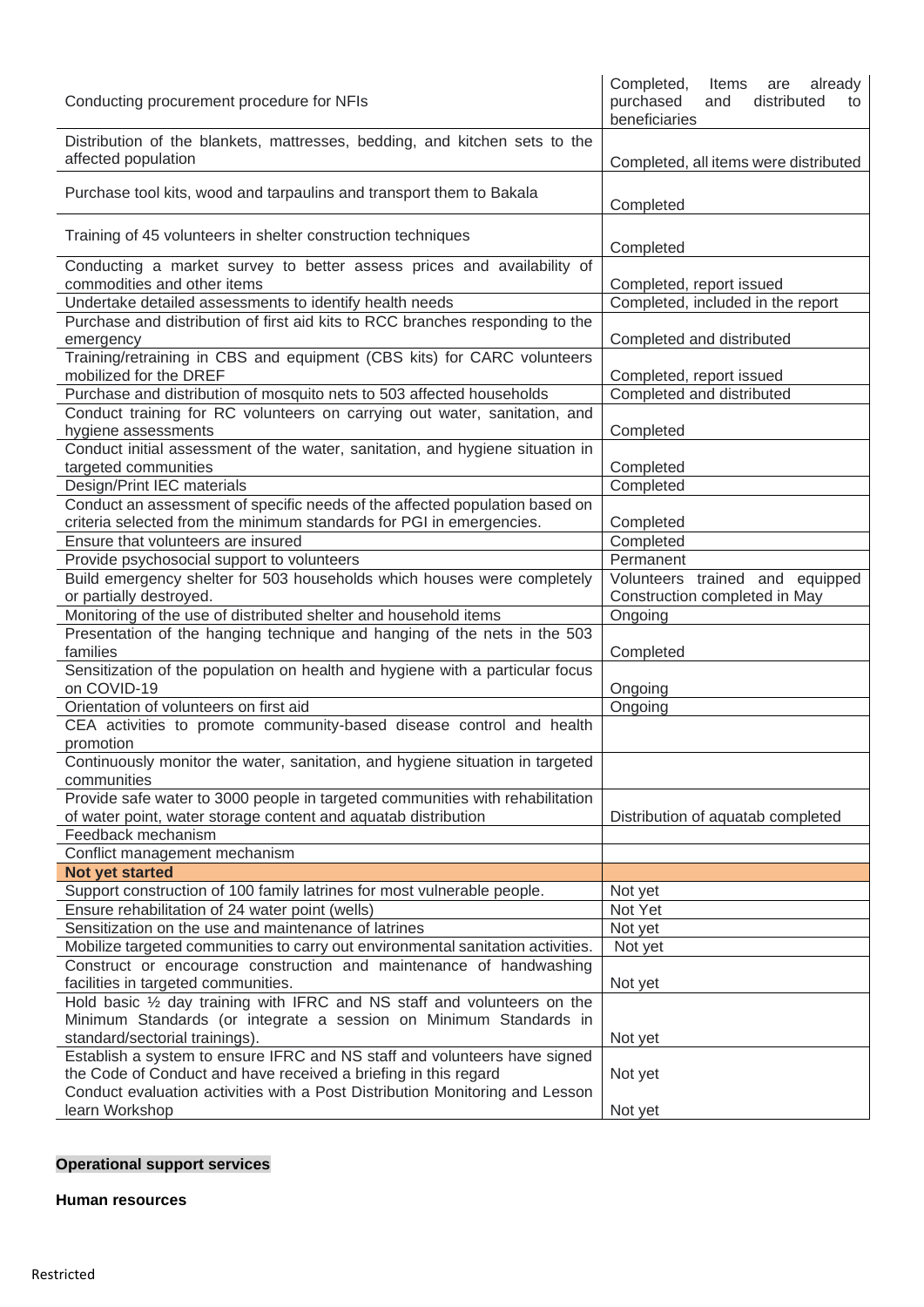Details of the HR strategy plan is in the EPoA. In terms of achievements, as part of the implementation of the activities of this DREF, the Central African Red Cross worked with 45 trained volunteers. They are responsible for carrying out the DREF activities, which are distributions, construction of shelters, disinfection of latrines, treatment of water points, support for hanging mosquito nets, awareness-raising on hygiene, health and VSBG. These volunteers are motivated every day according to a scale established by the Central African Red Cross and financed by the DREF. NS has been able to mobilise 45 volunteers in the global response in addition to those mobilised through this DREF operation. Moreover, to ensure proper financial monitoring throughout the operation, members of the IFRC/Cluster finance and logistic team in Bangui has been designated to support the operation in the field or remotely (through teleworking). The details of the team engaged for the operation at NS level remain the same as planned in the DREF EPoA.

### **Logistics and supply chain**

Issues related to logistics in the context of this DREF first concerned the drafting of tenders and their publication in the country's media. Successful bidders have been contacted and briefed. Contracts are drafted and signed between IFRC, CRCA and successful bidders. After identifying local suppliers in Bambari and based on the procurement process, the purchased items were transported by 2 trucks to Bakala and stored in the warehouse rented by the CARC team. The equipment in the truck consists of Jerrycans, blankets, mats, tarpaulins, kitchen kits, shelter kits, impregnated mosquito nets, hygiene kits, wood, and solar lamps. All this material was successfully delivered to Bakala for distribution with no incident.

### **Planning, Monitoring, Evaluation and Reporting (PMER)**

The counter-assessment mission carried out at the end of March made it possible to prepare the launch of activities and to document this update.

After the briefing on the approved plan of action by the IFRC Program Coordinator, detailed planning was done with a well-established schedule of activities. To this end, these briefings organized with NS officials were necessary to prepare the training, the distribution of activities concerning distributions, awareness-raising, construction of shelters, promotion of hygiene, disinfection of latrines, the treatment of water points, the reporting of activities and the final report.

The two (02) NDRT members are responsible for supporting the volunteers in the field, monitoring and improving their action. They take care of the briefings and debriefings with the volunteers. They are also responsible for reporting activities to the National DM. Tracking files are made available to them.

The national DM worked in synchronization with the IFRC Programs Coordinator and the IFRC Emergency Coordinator for technical assistance. They were thus responsible for providing supervision and monitoring, guiding the teams in the field, providing collection, and reporting tools and producing the final report.

A weekly report is made to the IFRC to better capitalize on the information collected. The two (02) NDRTs coordinated the distribution activities, the deployment of volunteers for the rehabilitation of emergency shelters, the identification of 24 water wells and 100 latrines and this under the supervision of the National DM.

Working sessions were regular between the National DM, the IFRC Programs Coordinator and the IFRC Emergency **Coordinator** 

**Community Engagement and Accountability (CEA) (Target:** There was the CEA training of 45 CARC volunteers and their deployment to raise awareness among vulnerable people and work on feedback and complaints management. 20 beneficiaries were also identified and offered to be trained in the 6 localities. The CEA focal point at the national level provided the necessary support to the team.

The local media also covered the various activities planned, namely the training of 45 volunteers, the distribution, the rehabilitation of emergency shelters and the awareness campaign on hygiene promotion, SGBV and COVID-19.

#### **Security**

Despite a significant improvement in the security situation over the past decade, the Bakala area continues to experience occasional violence. During the implementation period, some security incident has been reported. For security reasons, it was agreed that the volunteers will work in their respective locality. As part of their training, these volunteers were all briefed on the security measures to be taken and strict compliance with the volunteer's code of conduct.

All of these mobilized volunteers benefit from insurance which would guarantee their use. In the same vein, all volunteers are provided with bibs and vests with the effigy of the Central African Red Cross for their identification. They have all signed the IFRC code of conduct. IFRC and CRCA security officers monitor the security situation from Bangui.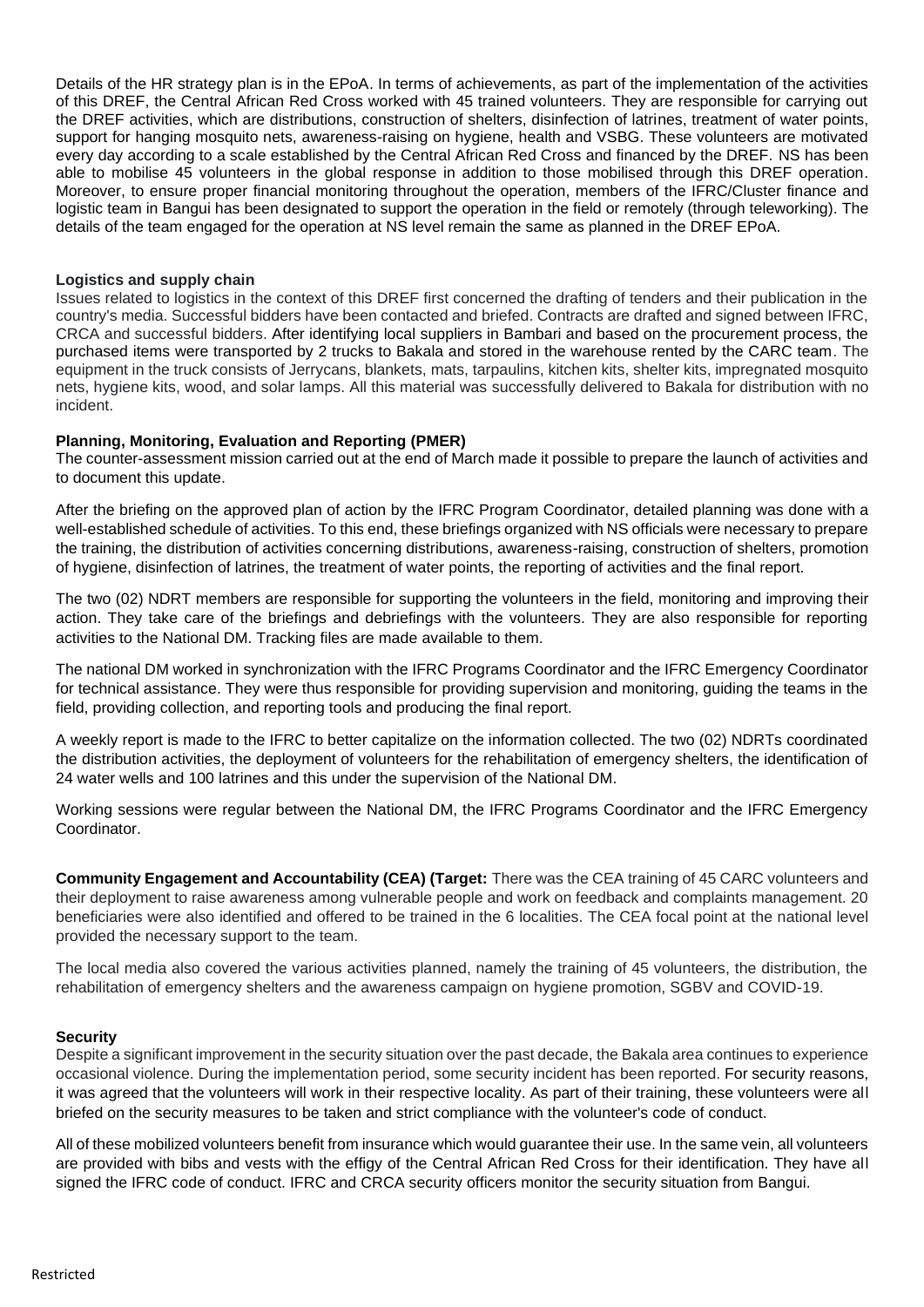# C. DETAILED OPERATIONAL PLAN



**Shelter People reached: 2,516 people** Men: 1,232 Women: 1,283

### **Livelihoods and basic needs Outcome 1: Communities, especially in disaster and crisis affected areas, restore, and strengthen their livelihoods**

| <b>Indicators:</b>                                                                                              | <b>Target</b> | <b>Actual</b> |
|-----------------------------------------------------------------------------------------------------------------|---------------|---------------|
| #HH assisted with shelter                                                                                       | 503           | 503 (100%)    |
| % of HH who received household items report that their basic needs were<br>met (Target: 80%)                    | 402           | 503(80%)      |
| # of people that received household items (Target: 2012)                                                        | 2,012         | 503 (80%)     |
| % of people who have been housed and who report that their housing<br>conditions are satisfactory (Target: 80%) | 2,012         | 100% (80%)    |
| # Number of people who benefited from emergency shelters (Target:<br>1,270)                                     | 1,270         | 2,515         |
| Progress towards outcomes                                                                                       |               |               |

After the counter-assessment mission and the purchase of the necessary items for the construction or rehabilitation of the shelters, 45 CARC volunteers were trained in construction techniques. These volunteers were divided into 9 teams of 5 people. They were provided with protective equipment. Families were helped to build their temporary shelters or to rehabilitate their houses if the damage was not too great. To date, of the 503 shelters planned, all have already been rehabilitated.



### **Health People reached**: 3,975

Men: 1,951 Women: 2,024

### **Health Outcome 1: The immediate risks to the health of affected populations are reduced**

| Indicators:                                                                 | <b>Target</b> | <b>Actual</b> |
|-----------------------------------------------------------------------------|---------------|---------------|
| #people reached with health services (target 3,000)                         | 3,000         | 1,664         |
| # of volunteers participating in the health promotion activities            | 45            | 45            |
| # of sensitization sessions carry out                                       | 8             | 4             |
| # of first Aid kits provided to red cross branches                          | 20            | 20            |
| # of mosquito nets distributed                                              | 1,006         | 1,006         |
| Health Outcome 4: Transmission of diseases of epidemic potential is reduced |               |               |
| Indicators:                                                                 | <b>Target</b> | <b>Actual</b> |
| # of volunteers participating in health promotion activities                | 30            | 30            |
| Number of sensitisation sessions (Target: 8 sessions)                       | 08            | 04            |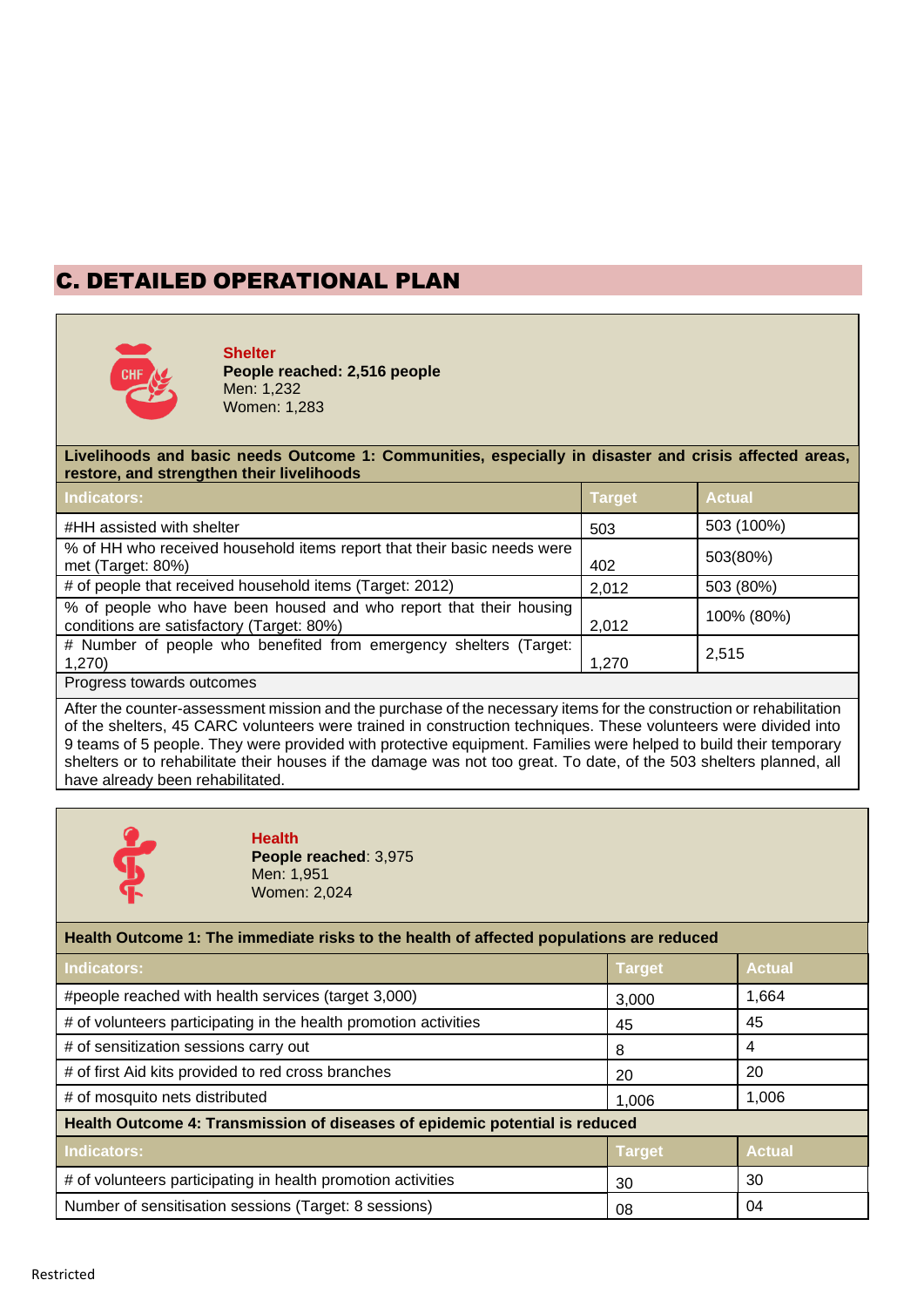| Number of first aid kits provided to Red Cross branches | 2C   | 20   |
|---------------------------------------------------------|------|------|
| # of mosquito nets distributed                          | .006 | .006 |
|                                                         |      |      |

Progress towards outcomes

A total of 104 home visits were carried out, reaching 1,664 people, including 454 men, 573 women and 637 children. 75 awareness-raising sessions were held, reaching 7,654 people, including 1,951 men, 2,024 women and 3,679 children.

No major challenge to report at the moment. Sensitization has started and volunteers are actively providing first aid in the affected localities.



**Water, sanitation, and hygiene People targeted:** 1,200 people Men: 600 Women: 600

#### *Wash outcome 1: Immediate reduction in risk of waterborne and water related diseases in targeted communities*

| Indicators:                                                                                                                             | <b>Target</b> | <b>Actual</b> |  |
|-----------------------------------------------------------------------------------------------------------------------------------------|---------------|---------------|--|
| % of population reached with sensitisation messages                                                                                     | 6,000 people  | 1,200         |  |
| # of sensitization week covered                                                                                                         | 8             | 2             |  |
| # of people reached with sensitization messages                                                                                         | 6,000         | 1,200         |  |
| # of sanitation kits purchased                                                                                                          | 10            | 10            |  |
| # of HH receiving water storage contents                                                                                                | 503           | 503           |  |
| # of targeted people with access to safe water                                                                                          | 10,000        | N/A           |  |
| # of water point rehabilitated (wells)                                                                                                  | 24            | 00            |  |
| # of HH in the host community that received the material of the purification<br>for their wells                                         | 1,000         | 600           |  |
| # of volunteers trained on wash                                                                                                         | 100           | 45            |  |
| WASH outcome 2: Sustainable reduction in risk of waterborne and water related diseases in targeted<br>communities in the recovery phase |               |               |  |
| <b>Indicators:</b>                                                                                                                      | <b>Target</b> | <b>Actual</b> |  |
| % of targeted people with access to emergency latrines                                                                                  | 80 %          | N/A           |  |
| # of family emergency latrines build                                                                                                    | 100           | 00            |  |
| % of people mobilized to carry out environmental sanitation activities                                                                  | 1,006         | 503           |  |
| Progrès sur la réalisation des résultats                                                                                                |               |               |  |

Access to water and wash activities are underway. Changes due to reality in the affected areas still unregistered. More than 250 affected households are in need of latrines, but the current DREF budget has provided only 100 latrines. Advocacy with other partners will be needed to work towards this. The two (02) NDRT members coordinating the distribution activities and volunteers' activities are managing the identification of 24 water wells and 100 latrines and this under the supervision of the National DM. so access to drinking water activities are underway through the rehabilitation of damaged wells. But due to the same budgetary constraints, not all needs are likely to be met, although this is important to avoid waterborne diseases.

| Areas/ villages | Planned     |
|-----------------|-------------|
|                 | targeted HH |
| Daudet          | 274         |
| Lougba          | 117         |
| Kougkakou       | 72          |
| Assa            | 25          |
| Morouba         | 4           |
| Banguela        |             |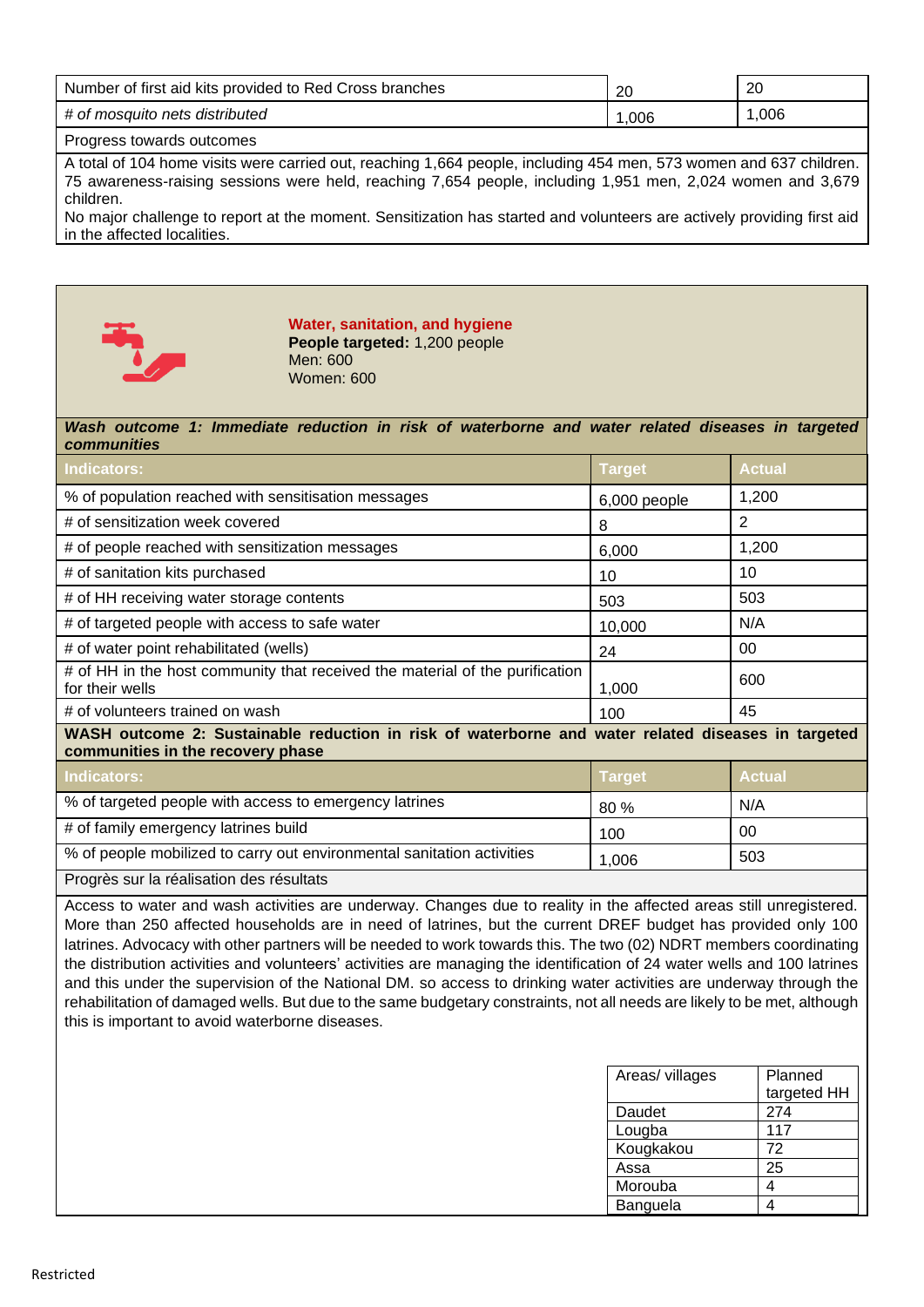|                                                                                 | Gbanziri      |     |
|---------------------------------------------------------------------------------|---------------|-----|
| <b>Distribution of NFI</b>                                                      | Bakala-centre |     |
| Forty-five (45) volunteers were trained and the lists on distribution mechanism | <b>TOTAL</b>  | 503 |

and beneficiaries list completed with the support of the local authorities. Distribution could not take place in each village due to poor geographical access to these locations. Only one distribution site was set up in Bakala-Centre. The distribution was organised from 22 to 24 April 2022 and 503 beneficiaries were served as planned. Details per villages beside:

### **Shelter construction**

After the intervention team, in collaboration with the local authorities, visited the households to be provided with emergency shelters, a work schedule was established. The 45 volunteers were trained and provided with the necessary equipment (protective gear and tools) and materials (tarpaulins, wood, etc.).

The work was carried out by the beneficiaries with the support of the 45 trained volunteers (7 construction teams). This enabled the construction/rehabilitation of the 503 shelters as planned in the action plan.



**Protection, Gender, and Inclusion People reached: 1,200 people** Men: 600 Women: 600

**Protection, Gender and Inclusion Outcome 1: Communities become more peaceful, safe and inclusive trough meeting the needs and rights of the most vulnerable.**

| Indicators:                                                                 | <b>Target</b> | <b>Actual</b> |
|-----------------------------------------------------------------------------|---------------|---------------|
| # of staff and volunteers reached by psychosocial support                   | 80            | 45            |
| # of volunteers who have received a briefing and signed the code of conduct | 45            | 45            |
| # of volunteers who have been trained in SGBV sensitization                 | 45            | 45            |
| % of targeted population reached with SGBV messages                         | 80            | 30            |
| <b>Drogrape towarde outcompe</b>                                            |               |               |

Progress towards outcomes

After their training on fighting FMS and briefing on the code of conduct they all signed, the 45 volunteers were deployed to sensitise communities in 16 fire-affected neighbourhoods. A total of 1,200 people were reached by the end of the reporting period. Awareness-raising sessions continue.

### **Strengthen National Society**

| Outcome S2.1: An effective and coordinated international response to disasters is ensured                                                                                                                                            |               |               |  |
|--------------------------------------------------------------------------------------------------------------------------------------------------------------------------------------------------------------------------------------|---------------|---------------|--|
| Indicators:                                                                                                                                                                                                                          | <b>Target</b> | <b>Actual</b> |  |
| Number of households that received timely and adequate support (Target: 503)<br>households)                                                                                                                                          | 503           | Ongoing       |  |
| Output S2.1.1: An effective response preparedness mechanism and rapid deployment capacity of the NS is<br>maintained                                                                                                                 |               |               |  |
| <b>Indicators:</b>                                                                                                                                                                                                                   | Target        | <b>Actual</b> |  |
| Number of monitoring visits                                                                                                                                                                                                          | 10            | 06            |  |
| Indicators:                                                                                                                                                                                                                          |               | Target        |  |
| Number of coordination meetings held                                                                                                                                                                                                 | 20            | 10            |  |
| Number of lessons learned workshops organised (Target: 1)                                                                                                                                                                            | 01            | 00            |  |
| Progress towards outcomes                                                                                                                                                                                                            |               |               |  |
| Implementation of the response has faced delay due to funds received late on the field. However, NS has started<br>the activities of sensitization, monitoring under this DREF and assistance to address the early stage of affected |               |               |  |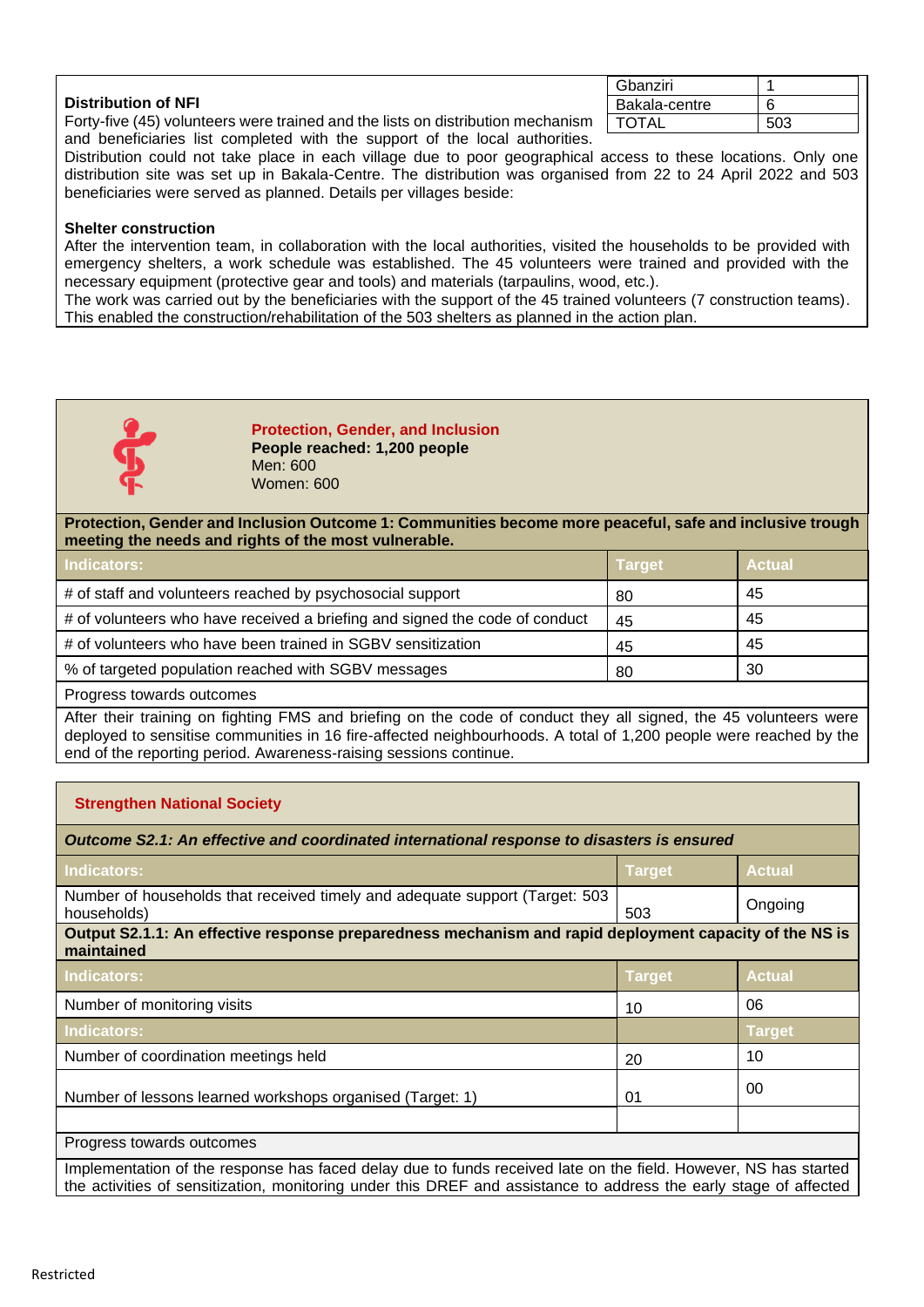people's vulnerability. The big delay is related to the transfer of funds to the NS which has been experiencing difficulties with the bank.

# D. Financial Report

Financial report as per 30 May 2022 shows expenditure of 72,6% of the total allocation. The National Society has received the first transfer and is waiting for the last allocation to complete the activities.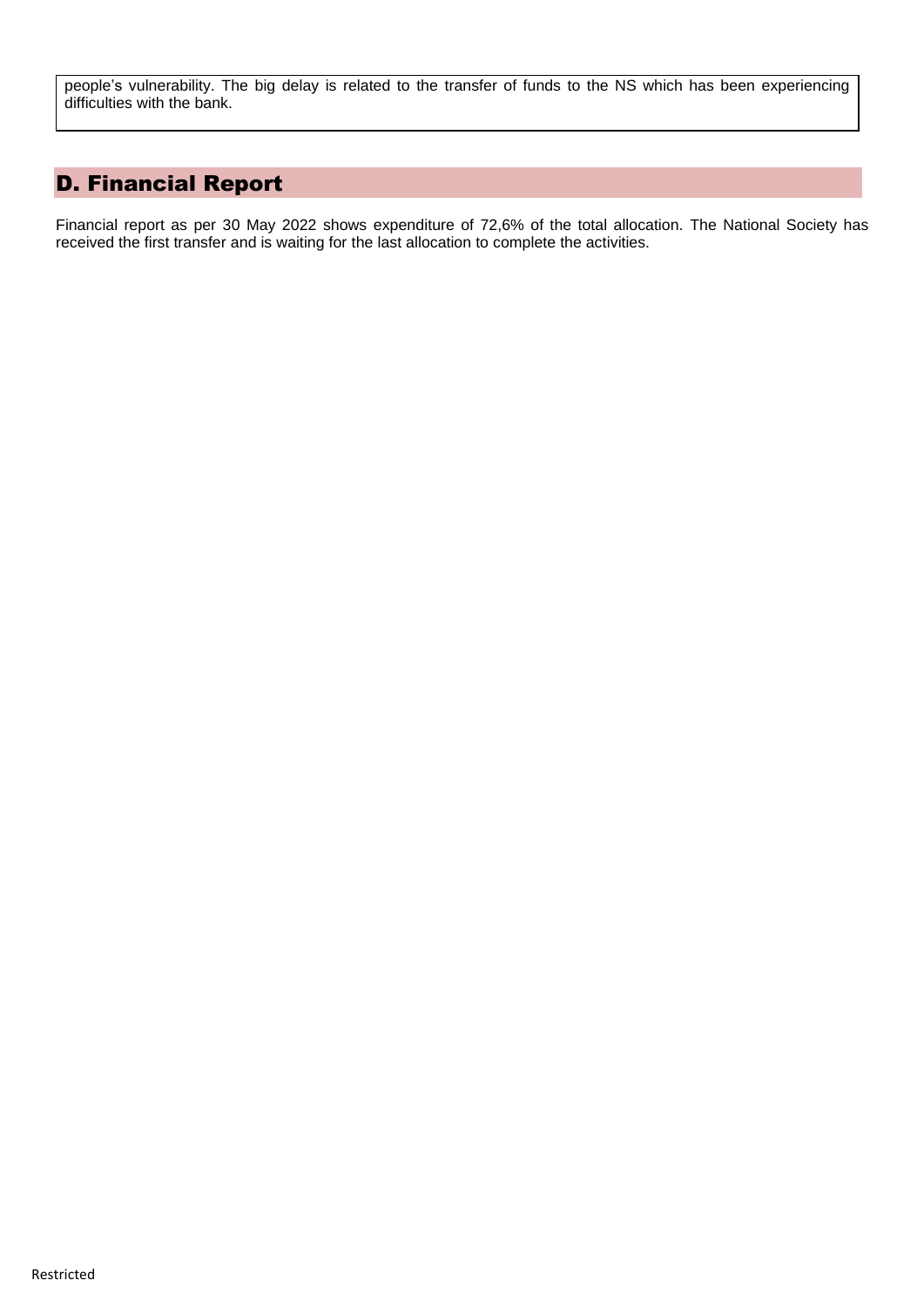### **Contact information**

| Reference<br>documents | For further information, specifically related to this operation please contact:                                                                                                                                                                                                                                                           |
|------------------------|-------------------------------------------------------------------------------------------------------------------------------------------------------------------------------------------------------------------------------------------------------------------------------------------------------------------------------------------|
| П<br>Click here for:   | <b>For Chad Red Cross:</b><br>• Danielle Luclea, Secretary General, CAR Red Cross Society; phone: +236 75 54 03<br>12                                                                                                                                                                                                                     |
|                        | <b>IFRC Country Cluster Delegation, Bangui:</b><br>Duffaut,<br>Head of Bangui Country Cluster<br>Delegation;<br>Denis<br>email:<br>denis.duffaut@ifrc.org; phone: +236 7286 6045<br>Andre Zamouangana, Programme Coordinator, Bangui Country Cluster Delegation;<br>$\bullet$<br>email: andre.zamouangana@ifrc.org; phone: +236 7208 5298 |
|                        | <b>IFRC office for Africa Region:</b>                                                                                                                                                                                                                                                                                                     |
|                        | Adesh Tripathee, Head of DCPRR Department, Nairobi, Kenya; phone +254<br>731067489; email: adesh.tripathee@ifrc.org                                                                                                                                                                                                                       |
|                        | In IFRC Geneva:                                                                                                                                                                                                                                                                                                                           |
|                        | Nicolas Boyrie, Operations Coordination, Senior Officer, DCPRR Unit Geneva; email:<br>$\bullet$<br>nicolas.boyrie@ifrc.org<br>Eszter Matyeka, DREF Senior Officer, DCPRR Unit Geneva;<br>Email:<br>eszter.matyeka@ifrc.org;                                                                                                               |
|                        | For IFRC Resource Mobilization and Pledges support:<br>Louise Daintrey, Head of Partnership and Resource Development, Nairobi, email:<br>$\bullet$<br>louise.daintrey@ifrc.org                                                                                                                                                            |
|                        | For In-Kind donations and Mobilization table support:<br>IFRC Africa Regional Office for Logistics Unit: Rishi Ramrakha, Head of Africa<br>Regional Logistics Unit, email: rishi.ramrakha@ifrc.org; phone: +254 733 888 022                                                                                                               |
|                        | For Performance and Accountability support (planning, monitoring, evaluation and<br>reporting enquiries)<br>IFRC Africa Regional Office: IFRC Africa Regional Office: Philip Komo Kahuho, Regional<br>PMER Manager; email: philip.kahuho@ifrc.org; phone: +254 732 203 081                                                                |

### How we work

All IFRC assistance seeks to adhere to the **Code of Conduct** for the International Red Cross and Red Crescent Movement and Non-Governmental Organizations (NGO's) in Disaster Relief and the **Humanitarian Charter and Minimum Standards in Humanitarian Response (Sphere**) in delivering assistance to the most vulnerable. The IFRC's vision is to inspire**, encourage, facilitate, and promote at all times all forms of humanitarian activities** by National Societies, with a view to **preventing and alleviating human suffering**, and thereby contributing to the maintenance and promotion of human dignity and peace in the world.

www.ifrc.org Saving lives, changing minds.



The IFRC's work is guided by Strategy 2020 which puts forward three strategic aims:

- **1.** Save lives, protect livelihoods, and strengthen recovery from disaster and crises.
- **2.** Enable healthy and safe living.
- **3.** Promote social inclusion and a culture of non-violence and peace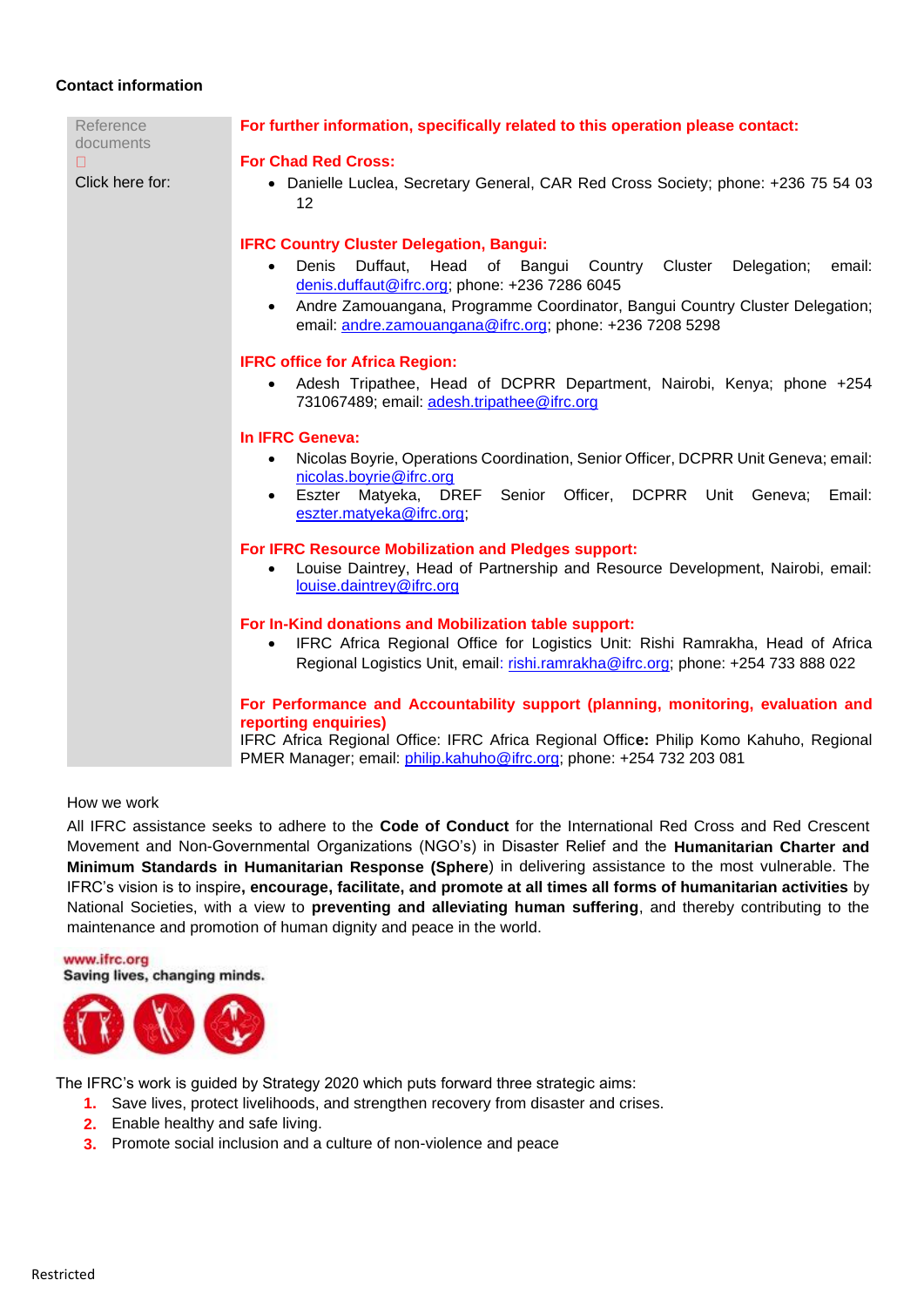# **DREF Operation**

INTERIM FINANCIAL REPORT

| <b>Selected Parameters</b> |          |        |                         |
|----------------------------|----------|--------|-------------------------|
| <b>Reporting Timeframe</b> | 2022/3-5 |        | Operation MDRCF028      |
| <b>Budget Timeframe</b>    | 2022/3-6 | Budaet | APPROVED                |
|                            |          |        | Prepared on 10/Jun/2022 |

All figures are in Swiss Francs (CHF)

### **MDRCF028 - Central African Rep - Fires & Strong winds**

### **Bakala**

Operating Timeframe: 08 Mar 2022 to 30 Jun 2022

### **I. Summary**

| <b>Opening Balance</b>          |            |
|---------------------------------|------------|
| <b>Funds &amp; Other Income</b> | 253,483    |
| <b>DREF Allocations</b>         | 253,483    |
| <b>Expenditure</b>              | $-184,071$ |
| <b>Closing Balance</b>          | 69,412     |

### **II. Expenditure by planned operations / enabling approaches**

| <b>Description</b>                                     | <b>Budget</b> | <b>Expenditure</b> | Variance  |
|--------------------------------------------------------|---------------|--------------------|-----------|
| PO01 - Shelter and Basic Household Items               | 145,334       | 142,201            | 3,133     |
| PO02 - Livelihoods                                     |               |                    | 0         |
| PO03 - Multi-purpose Cash                              |               |                    | 0         |
| PO04 - Health                                          | 13,352        | 39,300             | $-25,948$ |
| PO05 - Water, Sanitation & Hygiene                     | 49,645        |                    | 49,645    |
| PO06 - Protection, Gender and Inclusion                | 1,331         |                    | 1,331     |
| PO07 - Education                                       |               |                    | 0         |
| PO08 - Migration                                       |               |                    | 0         |
| PO09 - Risk Reduction, Climate Adaptation and Recovery |               |                    | 0         |
| PO10 - Community Engagement and Accountability         | 905           |                    | 905       |
| PO11 - Environmental Sustainability                    |               |                    | 0         |
| <b>Planned Operations Total</b>                        | 210,568       | 181,501            | 29,067    |
| EA01 - Coordination and Partnerships                   | 17,644        | 2,570              | 15,074    |
| <b>EA02 - Secretariat Services</b>                     | 14,431        |                    | 14,431    |
| EA03 - National Society Strengthening                  | 10,841        |                    | 10,841    |
| <b>Enabling Approaches Total</b>                       | 42,915        | 2,570              | 40,345    |
| <b>Grand Total</b>                                     | 253,483       | 184,071            | 69,412    |